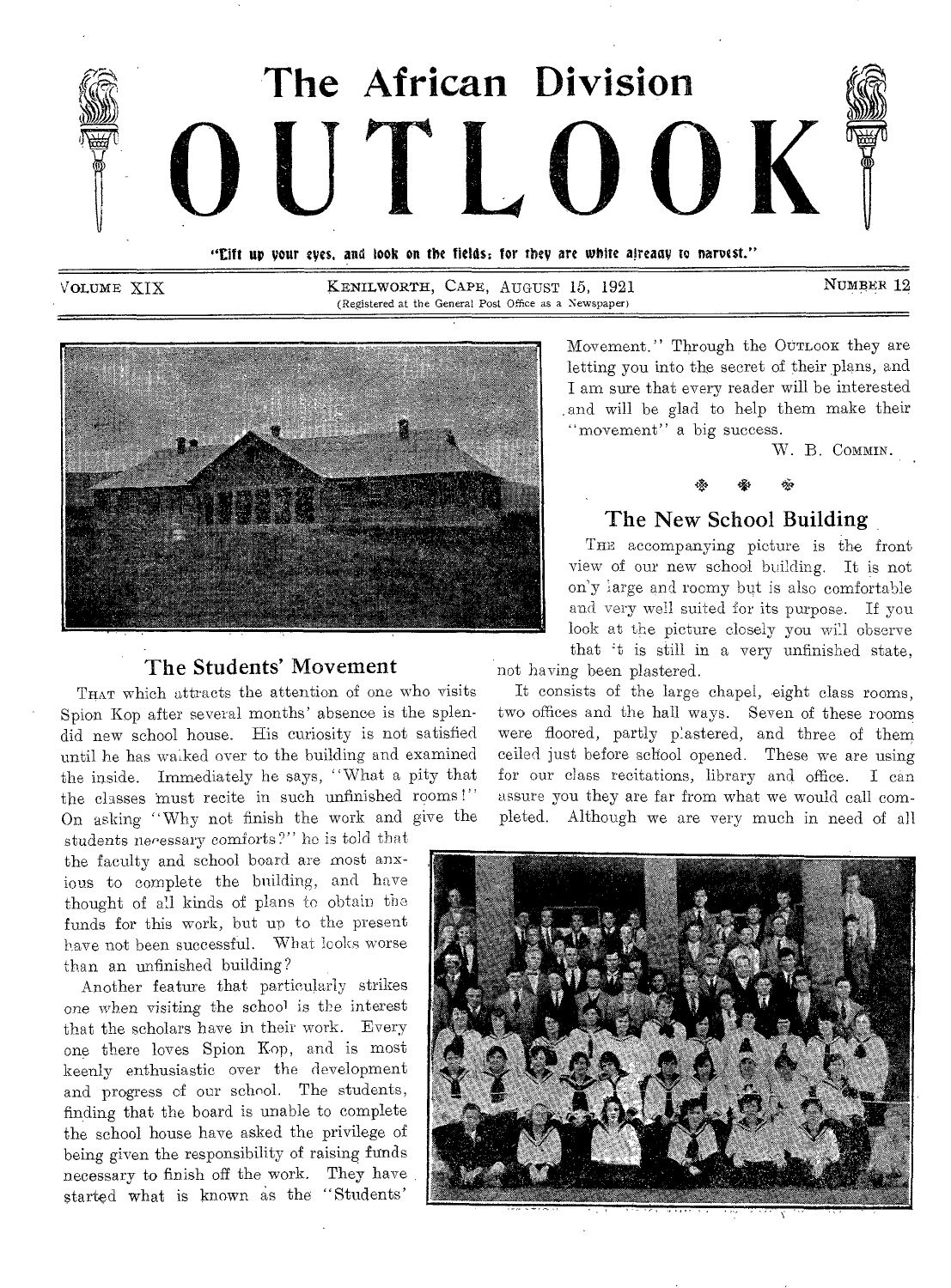the rooms, we have been unable to finish the other four because of shortage of means. Thus they remain unoccupied; while some classes have to be conducted in a room about one hundred yards from the main building.

You may be surprised to know that nine-tenths of the work done on our school building thus far was executed by the teachers and students of the school. We have an abundance of labourers—but sad to say—a scarcity of funds. As a band of young people our aim is centered upon the task of completing this "Pride of Spion Kop." **Example 2018** 

We enter into this "Student Movement" full of courage, for we sincerely believe and know that we shall receive the hearty co-operation of all our brethren and sisters in the field, to aid us in speedily preparing our school to be better fitted to do more effective work.

. In behalf of my fellow students I send greetings to all who may read this. May God help us to move unitely and to give of our means to help this school, the fountain and source of the future workers of South Africa. JOHN H. RAUBENHEIMER.

> di. do

#### Pioneer Days at Spion Kop

THE many visitors to Spion Kop cannot but realise that our school equipment is still in an incomplete condition; but go back with me to the  $\widehat{far}$ ly part of 1919, and visit us then.

There is neither a girls' nor a boys' dormitory. The sod hut, ever a historical landmark at the school, is the sleeping quarters for the young ladies, one end room serving as the principal's home and office. Two tents are occupied in connection with this establishment, one by Mrs. Bowen and her daughter, the other by four of the young ladies. Where do the young men sleep? you naturally ask; and they point out to you a row of tents beyond the dining hall.)

The dining nam serves as emaper and senoon room.) The dining hall serves as chapel and school room.) and during school session three or four classes hold recitations in it at the same time. Often our appetites are sharpened by the savoury odours wafted to us from the kitchen.) Visit us at the table and you find the school family seated in the serving room.

ater in the year the girls move from the sod house to what is now the boys' dormitory, while the boys vacate the tents, and make use of the sod hut.

Of the first year's experiences only those who were here can tell you. (The sod house roof was not quite leak proof when it raiped, neither did the tents always with stand the gales.

920 however opened with better prospects. The young ladies were able to occupy their own dormitory,

so the young men moved into theirs.) School could thus be operated under better conditions, for the girls' and boys' parlours were used as class rooms. To these the student passed from that part of the dining room which was the general assembly room and chapel. The serving room with the remainder of the dining room was our dining quarters, and classes were also held in this part of the dining room.)

As we look back on those two years of school we can say that surely we have, been blessed 'and prospered. With the assurance of more than human help in the past, we have confidence that the hand which has guided us thus far will lead us triumphantly through the unknown future, if we continue to follow its direction. EMILIE JEFFREY.

#### Spion Kop News Notes

42. ※

Within the past few weeks three of the students have passed out of the doors of our institution to become active in some branch of God's work. Ovid Bredenkamp has joined the workers at the Solusi Mission. Percy Billes, who has been with the school from its. very beginning, has left us to take up work at the Rusangu Mission. The last one to leave was Miss Dorothy Bulgin, who has gone to take charge of the church school at Maritzburg.

While we miss these students, we are nevertheless glad that the school can send out young people to strengthen the forces of our vast field. We assure these new workers that we have confidence in them and that they shall still have our hearty co-operation and our prayers. We hope that other young people will come in to fill the vacancies that have been left.

The latest to join the school family are Mr. and Mrs. Mason and their two children froni Nyasaland, and Mr. Lee from the Free State. Mr. Lee and Mr. Mason are taking studies in the special course.

The mealie crop has been harvested and threshed. On account of last summer's drought this year's yield was very much less than usual.

The one green spot on the farm now is the vegetable garden. The school has enjoyed a variety of garden produce. The kitchen has received radishes, lettuce, cabbage, spinach, carrots, beetroot, potatoes, beans and peas. Soon there will be a supply of onions. Our garden still is small,• but we plan to extend it as soon as we can develop a constant water supply.

# 4\* 4\* 44 What We Did in Vacation

AGAIN the students of Spion Kop are aroused by the ringing of the rising bell, for from July 14th school began in earnest.

The majority of the students returned on Tuesday, Wednesday and Thursday; and several trips were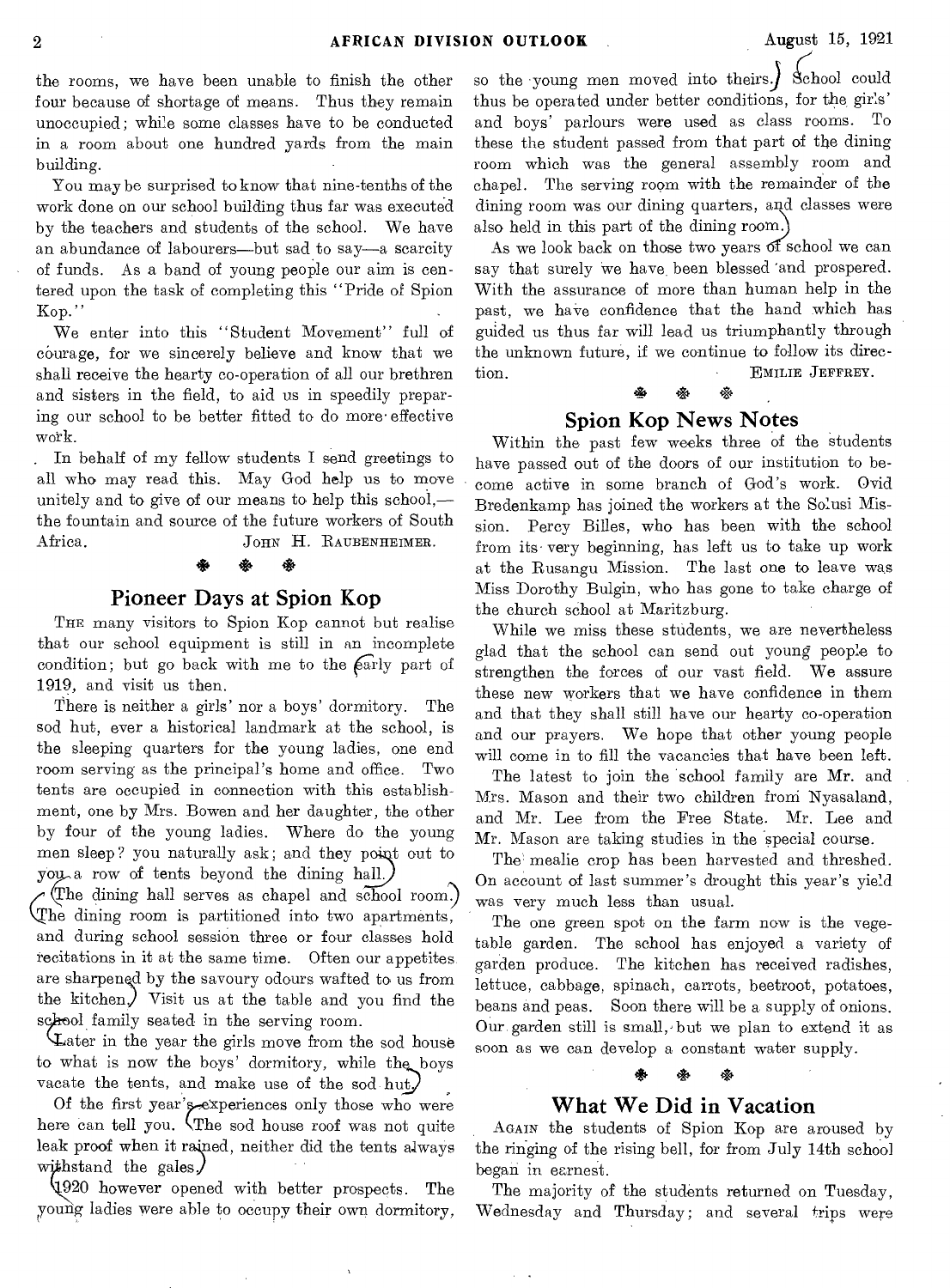made during those days by the two school cars. The students have enjoyed the last few weeks of holiday-making. Many went home or visiting, some went out in the Harvest Ingathering Campaign, and a few remained at the school. Several of the teachers also took part in the work.

On the first Friday evening in the meeting quite a number told of their experiences while out in the field; and surely the Lord has blessed their efforts, both by good financial returns and hearts full of courage. £165-17-6 is the amount collected so far. Only three of the persons collected less than  $£5$ ; one gathered £20, two ranged between £15 and £19 and seven totaled above £5.

Plans are now being laid for work in Ladysmith and its district, and we hope to be able to report the results of our extended effort in a short time.

The school farm is looking rather dry and barren, except when you turn your steps to the vegetable garden where patches of green meet the eye. This is the dry season here—the mealies have been harvested and the ground awaits the coming of spring and the rain before it seeks cultivation again.

The weather has been rather cold, but the days are bright and sunny. The half year lies before us with every hope of success; so with courage we are determined to press onward and upward.

EMILY JEFFREY.

SO. AFRICAN UNION CONFERENCE OFFICE ADDRESS : *Cape Sanitarium, Plumstectd, C P.* 

#### **Mission Offerings Statement**  South African Union Conference

AT the Johannesburg meeting in January last it was voted by the African Division that the 1921 goal for Mission Offerings from our churches be set at 2/6 per week per member. Later it was also decided that in view of the financial condition of so many of our coloured brethren, and the difficulty of their attaining this amount, a special goal be set for them of 9d per week per member.

The statement following will show the actual receipts for the first half of the year, and how these compare with the goal thus set.

It will be seen that the highest average thus far secured is that of the Orange Free State Conference, which has just about reached one half of its goal. The remaining conferences have fallen somewhat below. There is therefore a considerable shortage on our mission funds thus reported, which if we are to attain our goal for 1921, must be made good during the next two quarters of the year. This can only be accomplished by the concerted action of all our members; first, in increasing our donations to the regular Sabbath school and church funds each Sabbath, and second, by persistent individual efforts to solicit subscriptions in the Harvest Ingathering Campaign.

The responsibility rests upon us as individuals, and while the shortage as reported in the accompanying statement may seem almost irrecoverable, yet with the hearty co-operation of every one of our members, we can both make good the loss, and attain our goal for the remainder of the year.

A. FLOYD TARR.

Mission Offerings from the South African Union Conference for 6 Months, Ending 30th June, 1921

|                                                           | MEM.                |                                               |     |                       |  |                                                      |                   | AMT. DUE. AMT. RECD. SHORT AV. PER. MEM. |                     |                  |
|-----------------------------------------------------------|---------------------|-----------------------------------------------|-----|-----------------------|--|------------------------------------------------------|-------------------|------------------------------------------|---------------------|------------------|
| Cape Conf.<br>$\bar{W}$ hite<br>Col.<br>N.-T.<br>O. F. S. | 304<br>- 89<br>-307 | 988 0<br>- 8915<br>125 406 5 0 201 7 3 204 17 | - 0 | $312 \quad 4 \quad 6$ |  | 675156<br>6 26 18 4 62 17<br>997 15 0 348 1 9 649 13 | - 2<br>- 3<br>- 9 |                                          | 9<br>9,<br>10<br>14 | 5<br>8<br>5<br>8 |
| S.A.U.                                                    |                     | 825 2481 15 6 888 11 10 1593 3                |     |                       |  |                                                      | 8                 | White 10<br>Col.                         |                     | - 8              |

A. FLOYD TARR, *Treasurer.* 

## I\* \*I\* **Honoured Workers**

RESIDING in the territory of the South African Union Conference there are certain workers who have spent many years in the service of this message. Though the years these labourers have toiled, spending their strength in service. They have served in many capacities and various parts of the African field. Some have given a long term of service in our mission work in Central Africa.

At the meeting of the Union Conference Committee held in June it was unanimously voted to grant Honorary Ministerial Credentials to the following : I. J. Hankins, M. C., Sturdevant, J. C. Rogers, D. H. Groenewald, Hubertus Elffers.

Honorary Missionary Credentials are granted to Miss E. Edie.

It is an honour to have these tried servants as residents of the South African Union Conference.

B. E. BEDDOE.

## **For a Successful Finish**

THREE months was allotted to the Harvest Ingathering Campaign, and fully one half of this time is in the past. The reports show that there has been much earnest effort put into this work, but if we are to raise £3,000, it will take a long pull, a strong pull, and a pull all together to accomplish it. But we are able to do it, and what is more, I believe that we shall reach our goal, through the blessing of the Lord.

This is the largest home missionary effort ever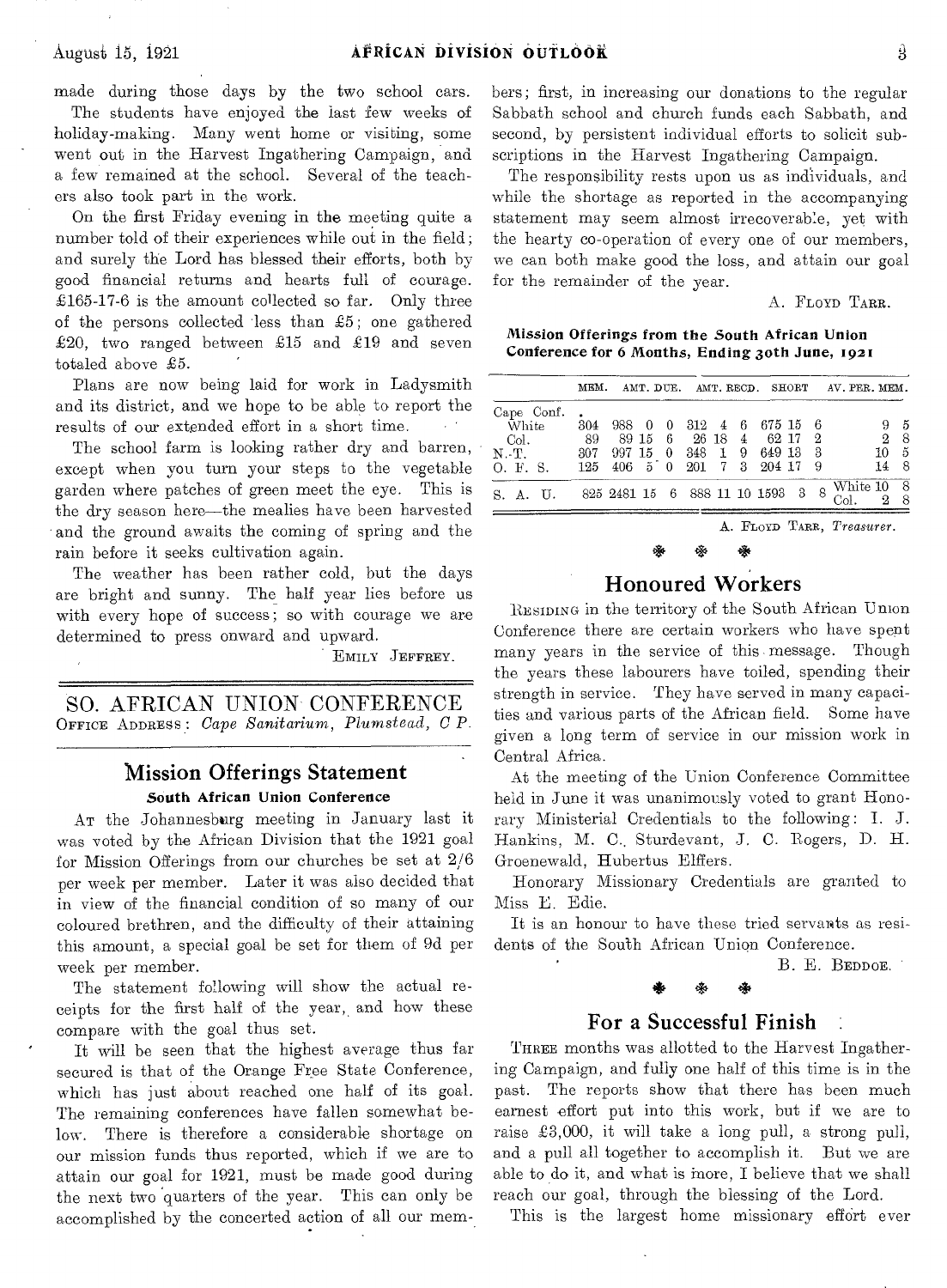launched by us in South Africa. Some think it is only a money gathering effort, but it is far more than that. It is a soul winning campaign. Everywhere we go we hear of people who are saying, "We did not know that your work was so great."

As I have thought of the work done by the Ingathering *Watchman* it has seemed to me to be taking a place in our work similar to the book of "Acts" in the days of the apostles. The gospels and the epistles gave the message for that time, but it was the book of Acts that told of, what was being done, and it is the book to which we look when we want to see the working of the Holy Spirit. So at the present time, our various papers give the message, but it is the Harvest Ingathering *Watchman* that shows the acts of the believers of this generation, and the power of the Holy Spirit's working in all lands.

We have never before had so many papers for this work as we have this year even in the English, and when we add to this the thousands of Dutch, we have a large number to be scattered in all parts of this land, and to all peoples. But we cannot afford to waste a single paper. Every one should be used judiciously, for we shall need all we have before the campaign is over. If any church or conference has more papers than it can use, it would be well to let this be known, for I know that there are some churches, even now, who do not have the papers needed for a successful campaign.

As workers, let us pass the word of courage and good cheer all along the line, and let not one discouraged word be heard. We are doing the work of the Lord, and He is blessing the efforts of every faithful worker. The results of the effort are not ours, but His. So let us do our best and leave the results with Him, being assured that we shall win out in the end if faithful. September will soon be here, and let me urge that at the beginning of that month, we plan to make one strong effort to finish he campaign for his year. Faith, prayer, and earnest endeavour will accomplish it. W. S. HYATT,

Union H. M. Sec'y.

#### **What Home Missionary Work May Accomplish**

"HE that soweth, receiveth wages." For the encouragement of those who are striving in their own circle to scatter the seeds of truth, we gladly insert the following item.

News by private letter has just been received at "Rustica," Wynberg, that last Sabbath a company of fourteen people met at the home of Sister Rose Lavender, of Oudtshoorn, for study and prayer.

Little more than three years ago, Sister Rose, who is a nurse, was induced to take up the work of her profession at Oudtshoorn, and there make a home for her widowed mother. Mother Lavender, always an earnest Christian, had accepted the truths we profess, during a two years' residence at "Bustica," and Was baptised.

Ever since they settled at Oudtshoorn, these two earnest believers have been busy, quietly and unassumingly scattering the light of truth. From their base they were supplied with papers such as the *Review and Herald, Signs of the Times, Watchman, Sentinel,* and *Wachter.* Of these they have made the very best use, taking them from one interested person to another. Furthermore, they have opened their little home to seekers after truth, and have grasped at every opportunity offered to teach, and by their earnest consistent lives to preach the message. They have acted as Home Missionaries. Their simple devotion, their ardent love for souls has guided them in the right way. Let those who read this behold the marvellous results, and thank the Lord for standing true to His promise. Then let them "go and do likewise." H. EiFFERS.

ORANGE FREE STATE CONFERENCE OFFICE: *106 Kellner St., Bloemfontein, O. F. S.* 

#### **Troubled Yet Not Distressed**

THERE has been much sickness in this conference during the past two months. Influenza has been rife, and has claimed its victims. We are glad to say, however, that none of our people have succumbed to the disease. Though a few cases were very near death's door, all are well on the way to recovery.

We are feeling the slump here perhaps more than in any other part of the Union, as the Free State depends wholly on the farming community which is the back-bone of this province. There is a considerable falling off in the tithe, and our canvassers find everywhere the cry of "hard times" and "no money." Farmers cannot dispose of their stock except at great sacrifice. I was told recently of a farmer who was forced to sell his sheep for which he had paid  $\pounds2-10-0$ each at four shillings each, the highest bid he could get on the auction sale; but his creditors were pressing him\_ Another man told me that he could have bought one thousand sheep for £100, but as he could get no grazing for them he let the chance go by. This is only two shillings each, when only a year ago farmers refused one pound in a number of cases for the wool of each sheep.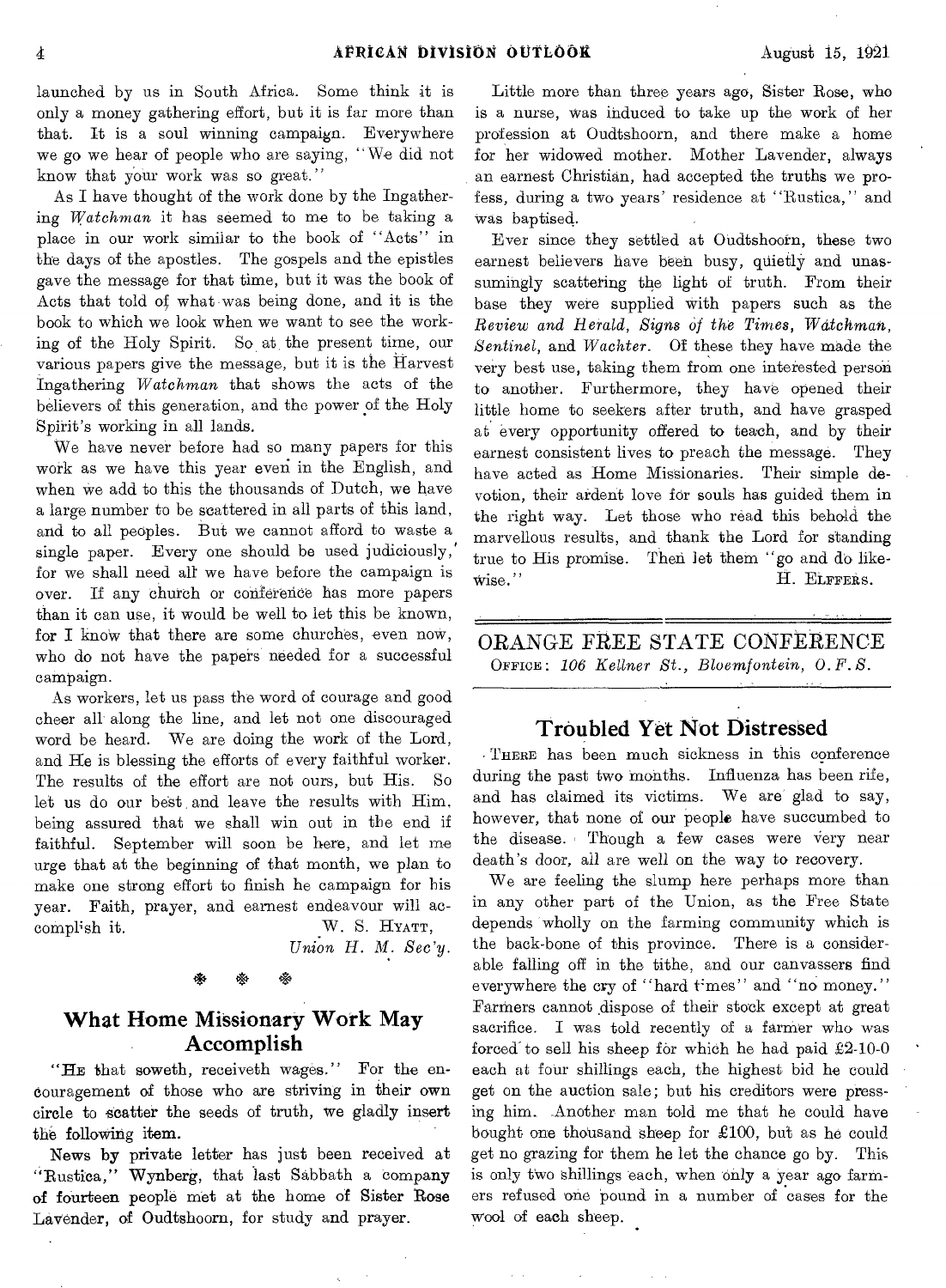But our courage is good in the Lord. The financial condition and similar conditions all over the world speak to us in the plainest language to prepare for the coming of the Saviour. This old world with its bur den of sin and sorrow is soon to pass away, but "he that doeth the will of God abideth forever." In this time of perplexity and danger, our only safety is in "lying low" at the feet of Jesus. We must be emptied of everything savouring of self—the root of all sin, that we may be filled with His fulness. Then only can we testify as did John, "Of His fullness have *we* all received, and grace for grace." Of Jesus the inspired record testifies that the Father gave not the Holy Spirit by measure unto Him. • God is waiting to bestow the fullness of His Spirit upon us as He did upon Jesus; and He will da it just as soon as we are ready. How much longer shall we keep Him waiting? Alas! that so many put off the day too long, only at last to realise that they are too late, and to 'exclaim in anguish of heart, "The harvest is passed; the summer is ended; and we are not saved!" Let us make sure work for the kingdom. "Ye must<br>step fast." G. W. SHONE. G. W. SHONE.

### NATAL-TRANSVAAL CONFERENCE *Stranack Street, Martizburg, Natal*

#### One Comes, Another Goes

AT the middle of July last, Brother A. A. Pitt and family of Johannesburg, arrived at Maritzburg to take over the secretary-treasurership of the Natal-Transvaal Conference and tract society.

Brother Pitt is well known in our field. During the last seven years he has been a member of the Natal-Transvaal executive committee. The conference and tract society books have been audited by him for many years. Brother Pitt's counsel and sound judgment in connection with the administrative affairs of the conference have secured him the respect and confidence of the brethren throughout the field, and his past experience will now prove of great value. We are glad for men of promise in business lines to enter the Lord's work to be fitted for greater usefulness.

We wish Brother and Sister Pitt the blessing of God in their new sphere of labour and trust that their conrection with the Maritzburg church will prove a blessing to them and to the church as a whole. Brother Pitt is filling the vacancy created by Brother T. J. Gibson, who has accepted a call to labour in the Zambesi Union.

For four and one half years Brother Gibson has ably filled the position of secretary-treasurer at the Maritzburg office. During that time there has been a

#### Cape Conference

**Report** of Tithes and Offerings for Quarter ending June 30, 1921.

| Tithe<br>S.S. Offs.   13th S. Off.   Weekly off.<br>60 13 10<br>23<br>$\boldsymbol{2}$<br>1<br>913<br>$\bf{0}$<br>8<br>$\Omega$<br>3<br>1<br>$\Omega$<br>3<br>13<br>17<br>10<br>178<br>8<br>7<br>16<br>1<br>5<br>9<br>6<br>Ô<br>18<br>Š<br>ó<br>50<br>3<br>ä<br>ō<br>õ<br>207<br>36<br>10<br>1<br>1<br>$\Omega$<br>1<br>8<br>17<br>$\overline{2}$<br>Ś<br>6<br>14<br>115<br>0<br>5<br>2<br>б<br>4<br>12<br>1<br>$\boldsymbol{2}$<br>9<br>2<br>110<br>$\bf{0}$<br>8 1 1<br>1<br>$\Omega$<br>1<br>6<br>6<br>12 14<br>2<br>14<br>3<br>118<br>9<br>Ò<br>2<br>$\overline{\mathbf{4}}$<br>Ŝ<br>8<br>9<br>9<br>5<br>7<br>1 17<br>G<br>8<br>6<br>19<br>6<br>1<br>3<br>15<br>14<br>$\boldsymbol{\Omega}$<br>9<br>0<br>14<br>1<br>36<br>19<br>9<br>11<br>6<br>3<br>Ó.<br>2<br>Ö<br>5<br>0<br>2<br>5<br>Ò<br>Ś<br>ĝ<br>31<br>Ó<br>2<br>6<br>2<br>25<br>0<br>9<br>33 15<br>9<br>$\overline{\mathbf{4}}$<br>17<br>6<br>3<br>1<br>6<br>0<br>$\Omega$<br>Uitenhage W. Co.<br>17<br>0<br>$\tilde{7}$<br>Ő<br>g<br>17<br>11<br>1172<br>5<br>Total<br>£807<br>$\bf{2}$<br>7<br>39<br>411<br>11 15 |  |  |  |  |  | A. FLOYD TARR, |    |
|---------------------------------------------------------------------------------------------------------------------------------------------------------------------------------------------------------------------------------------------------------------------------------------------------------------------------------------------------------------------------------------------------------------------------------------------------------------------------------------------------------------------------------------------------------------------------------------------------------------------------------------------------------------------------------------------------------------------------------------------------------------------------------------------------------------------------------------------------------------------------------------------------------------------------------------------------------------------------------------------------------------------------------------------------------------------------------|--|--|--|--|--|----------------|----|
| $_{\rm Church}$<br>Beaconsfield<br>Bonnievale Co.<br>Cape Town<br>$\emph{Cathcart}$<br>$\emph{Claremont}$<br>Conference<br>Content Co.<br>East London<br>$G$ rahamstown<br>Komgha Co.<br>Kurumañ<br>Langkloof<br>Longlands Co.<br>Parow<br>Port Elizabeth<br>Řokeby Park<br>Rustica<br>Salt River<br>Taungs<br>Uitenhage Col.<br>Queénstown                                                                                                                                                                                                                                                                                                                                                                                                                                                                                                                                                                                                                                                                                                                                     |  |  |  |  |  |                |    |
|                                                                                                                                                                                                                                                                                                                                                                                                                                                                                                                                                                                                                                                                                                                                                                                                                                                                                                                                                                                                                                                                                 |  |  |  |  |  |                |    |
|                                                                                                                                                                                                                                                                                                                                                                                                                                                                                                                                                                                                                                                                                                                                                                                                                                                                                                                                                                                                                                                                                 |  |  |  |  |  |                |    |
|                                                                                                                                                                                                                                                                                                                                                                                                                                                                                                                                                                                                                                                                                                                                                                                                                                                                                                                                                                                                                                                                                 |  |  |  |  |  |                |    |
|                                                                                                                                                                                                                                                                                                                                                                                                                                                                                                                                                                                                                                                                                                                                                                                                                                                                                                                                                                                                                                                                                 |  |  |  |  |  |                |    |
|                                                                                                                                                                                                                                                                                                                                                                                                                                                                                                                                                                                                                                                                                                                                                                                                                                                                                                                                                                                                                                                                                 |  |  |  |  |  |                |    |
|                                                                                                                                                                                                                                                                                                                                                                                                                                                                                                                                                                                                                                                                                                                                                                                                                                                                                                                                                                                                                                                                                 |  |  |  |  |  |                | Ô  |
|                                                                                                                                                                                                                                                                                                                                                                                                                                                                                                                                                                                                                                                                                                                                                                                                                                                                                                                                                                                                                                                                                 |  |  |  |  |  |                |    |
|                                                                                                                                                                                                                                                                                                                                                                                                                                                                                                                                                                                                                                                                                                                                                                                                                                                                                                                                                                                                                                                                                 |  |  |  |  |  |                |    |
|                                                                                                                                                                                                                                                                                                                                                                                                                                                                                                                                                                                                                                                                                                                                                                                                                                                                                                                                                                                                                                                                                 |  |  |  |  |  |                |    |
|                                                                                                                                                                                                                                                                                                                                                                                                                                                                                                                                                                                                                                                                                                                                                                                                                                                                                                                                                                                                                                                                                 |  |  |  |  |  |                |    |
|                                                                                                                                                                                                                                                                                                                                                                                                                                                                                                                                                                                                                                                                                                                                                                                                                                                                                                                                                                                                                                                                                 |  |  |  |  |  |                |    |
|                                                                                                                                                                                                                                                                                                                                                                                                                                                                                                                                                                                                                                                                                                                                                                                                                                                                                                                                                                                                                                                                                 |  |  |  |  |  |                |    |
|                                                                                                                                                                                                                                                                                                                                                                                                                                                                                                                                                                                                                                                                                                                                                                                                                                                                                                                                                                                                                                                                                 |  |  |  |  |  |                |    |
|                                                                                                                                                                                                                                                                                                                                                                                                                                                                                                                                                                                                                                                                                                                                                                                                                                                                                                                                                                                                                                                                                 |  |  |  |  |  |                |    |
|                                                                                                                                                                                                                                                                                                                                                                                                                                                                                                                                                                                                                                                                                                                                                                                                                                                                                                                                                                                                                                                                                 |  |  |  |  |  |                |    |
|                                                                                                                                                                                                                                                                                                                                                                                                                                                                                                                                                                                                                                                                                                                                                                                                                                                                                                                                                                                                                                                                                 |  |  |  |  |  |                |    |
|                                                                                                                                                                                                                                                                                                                                                                                                                                                                                                                                                                                                                                                                                                                                                                                                                                                                                                                                                                                                                                                                                 |  |  |  |  |  |                | 0  |
|                                                                                                                                                                                                                                                                                                                                                                                                                                                                                                                                                                                                                                                                                                                                                                                                                                                                                                                                                                                                                                                                                 |  |  |  |  |  |                | ΊÓ |
|                                                                                                                                                                                                                                                                                                                                                                                                                                                                                                                                                                                                                                                                                                                                                                                                                                                                                                                                                                                                                                                                                 |  |  |  |  |  |                |    |
|                                                                                                                                                                                                                                                                                                                                                                                                                                                                                                                                                                                                                                                                                                                                                                                                                                                                                                                                                                                                                                                                                 |  |  |  |  |  |                |    |
|                                                                                                                                                                                                                                                                                                                                                                                                                                                                                                                                                                                                                                                                                                                                                                                                                                                                                                                                                                                                                                                                                 |  |  |  |  |  |                |    |
|                                                                                                                                                                                                                                                                                                                                                                                                                                                                                                                                                                                                                                                                                                                                                                                                                                                                                                                                                                                                                                                                                 |  |  |  |  |  |                |    |
|                                                                                                                                                                                                                                                                                                                                                                                                                                                                                                                                                                                                                                                                                                                                                                                                                                                                                                                                                                                                                                                                                 |  |  |  |  |  |                |    |

# **Orange Free State Conference**

Report of Tithes and Offerings for Quarter **ending** June 30, 1921

| Church       |       | Tithe |          | S.S. Off. |              |                | 13th S.O. |     |     |     | Home Mis. |          |  |
|--------------|-------|-------|----------|-----------|--------------|----------------|-----------|-----|-----|-----|-----------|----------|--|
| Bloemfontein | 63 16 |       | ΰ        | 20        | я            | 4              | 13 15     |     | ß   |     | 217       | Ÿ6       |  |
| Boschberg    | 75    | -10   | 7        | 4         | 15           | $\Omega$       | 1.        | 18  | 0   |     |           |          |  |
| Frankfort    | 73    | ï     | 6        | 8         | 8            | 3              |           | -19 | 9   | -3  | 0         | ø        |  |
| Dewetsdorp   | 13    | 4     | $\Omega$ | 5         | $\mathbf{I}$ | 0              | з         | 0   | 9   |     |           |          |  |
| Paul Roux    | 9     | 4     | 0        | 6         | 8            | 5              | 1         | 10  | 7   |     | 10        | $\Omega$ |  |
| Parijs       | 5     | ä     | 0        | 4         | 1811         |                |           |     |     |     | 12        | 9        |  |
| Reitz        |       |       |          | 5         | 3            | $\overline{2}$ |           |     |     |     |           |          |  |
| Pijdna       |       |       |          |           |              |                |           |     |     | 1.  | 12        | - 0      |  |
| Conference   | 41    | 8     | $\Omega$ | 8.        | -16          | 8              |           | 5   | - 0 | 1   | o         | o        |  |
| Totals       | £281  | -13   | 1        | £58       | -14          | 9              | £21       | g   | 10  | -20 | Ø.        | â        |  |

Harvest Ingathering, £5 0 0

D. A. WEBBTER, Treasurer.

*Treasurer.* 

brotherly and friendly co-Operation between the office and the field. Orders have been executed promptly. The work has grown and the conference and tract society operations have enlarged,

Brother and Sister Gibson and their family have been a great blessing to the Maritzburg church. Their help and active participation in the various endeavours of the church will be missed.

During the Division Conference session held at Johannesburg last January; an invitation was extended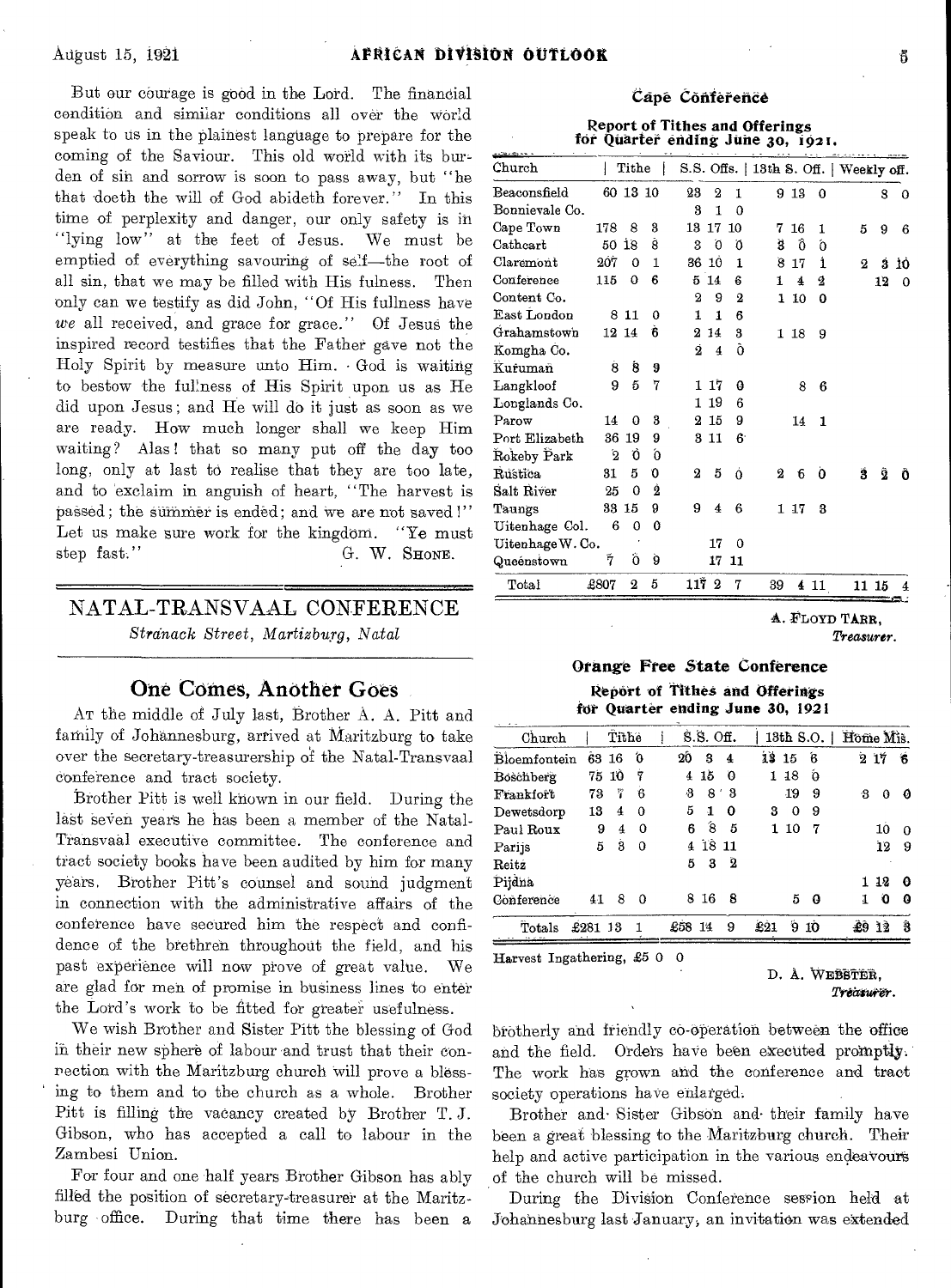to Brother and Sister Gibson to return to the mission work within the Zambesi Union, and they have accepted this call. Brother Gibson is leaving in August for Bulawayo, to be followed in September by Sister Gibson and Julia.

Our conference appreciates the faithful labours of Brother and Sister Gibson in connection with the work of the Natal-Transvaal conference and we wish them God's richest blessing in their new field of labour.

Pastor and Mrs. C. A. Paap landed at Durban Monday afternoon, July 18. They stayed a few days at Durban, and reached Maritzburg Thursday evening.

These workers are well and seem to be quite fit to put forth a strong effort at Pietermaritzburg. The city has been prepared for the occasion through the sale of books and papers. The city has been canvassed and recanvassed and we are as a people well known to the people. We anticipate an excellent attendance at the meetings. Brother Paap is planning to begin with the effort in August. We trust that our brethren and sisters throughout the field will remember this effort and the workers in their prayers before God.

J. J. BIRKENSTOCK. \* •

#### **The Indian Mission**

E work among the Indians of Durban is forward. eginning on Sunday afternoon the 19th June at Sydenham, (a populous suburb of the city), our first step in the development of the Indian mission work was taken.  $\int$  It was a bright sunny day, and the afternoon was exceptionally warm for this time of the year, but the little band of willing helpers, both European and Indian, undertook the long steep journey on foot uncomplainingly.

The edifice is neither commodious nor comfortable, but we are thankful)to God for direct answers to prayer in opening this door. What was once a temple for the worship of Buddha, is now a meeting place for preaching the gospel of our Lord Jesus Christ) including the last warning message of the world's' greatest impending event.

At our first meeting, there was an attendance of twenty. Considering the fierce opposition with which we have had to contend, we were greatly encouraged with, the result of our effort. The two subsequent meetings which have been held, have been well attended, and the interest manifested at all of the services convinces us that the Spirit of the Lord is with us, and that a harvest of souls may be gathered from this field.

(South Coast Junction with its large and ever increasing population of Indians is an ideal spot to plant the seed of truth, and on Sunday the 10th of July we

began meetings there in a room, which proved totally ingdequate for the numbers which sought admission.) he writer was the privileged speaker. As every word had to be interpreted into two dialects, Tamil and Telugu, the meeting lasted longed than was planned for, and left little time for the brethren to reach Sydenham in time for the afternoon service there, but with consecrated zeal and courage, the attempt was made, and all succeeded, with one exception)

 $\alpha$ ur attention is now called to another open door at Seaview, and soon we shall have to complete plans for entering there.

Our greatest heed in this branch of the work, as in all other branches, is labourers, and soon the work will have assumed proportions which will necessitate our applying for more helpers.

May the Lord of the Harvest send more reapers into this field to help gather in the ripening grain.

S. J. STEPHENSON.

# ZAMBESI UNION MISSION

*P. 0. Box 573, Bulawayo, Rhodesia* 

#### **Visiting Out Schools**

SoLusI Mission is now conducting out schools and evangelistic work in many of the surrounding districts, in some directions as far as one hundred miles. Just now we are sending one teacher 150 miles away. One district after another is being entered by our evangelists.

Recently Brother H. M. Sparrow and I made a trip with mules and cart travelling nearly 200 miles visiting out schools and conducting meetings. These meetings were greatly appreciated by the teachers, pupils, and native believers. The Spirit of God was present in all of our services, and several stood up expressing their desire to obey the truth.

At one place where the school has been opened but a short time, we visited the chief of the district who seemed pleased to see us. This was on Friday, and his people were bringing poles to build a hut for the Native Commisioner to stay in during his visit there. Brother Sparrow heard some of the natives say they would come the next day to build the hut. But the chief replied, "No, tomorrow is the Sabbath. You come Sunday."

The chief came with most of his people to our Sabbath meeting. Brother Sparrow spoke to them upon the nearness of the end, and the preparation that we are to make for Jesus' .coming.

The teacher of this school told us of his experience in praying for rain at the time that the country was

 $\sim$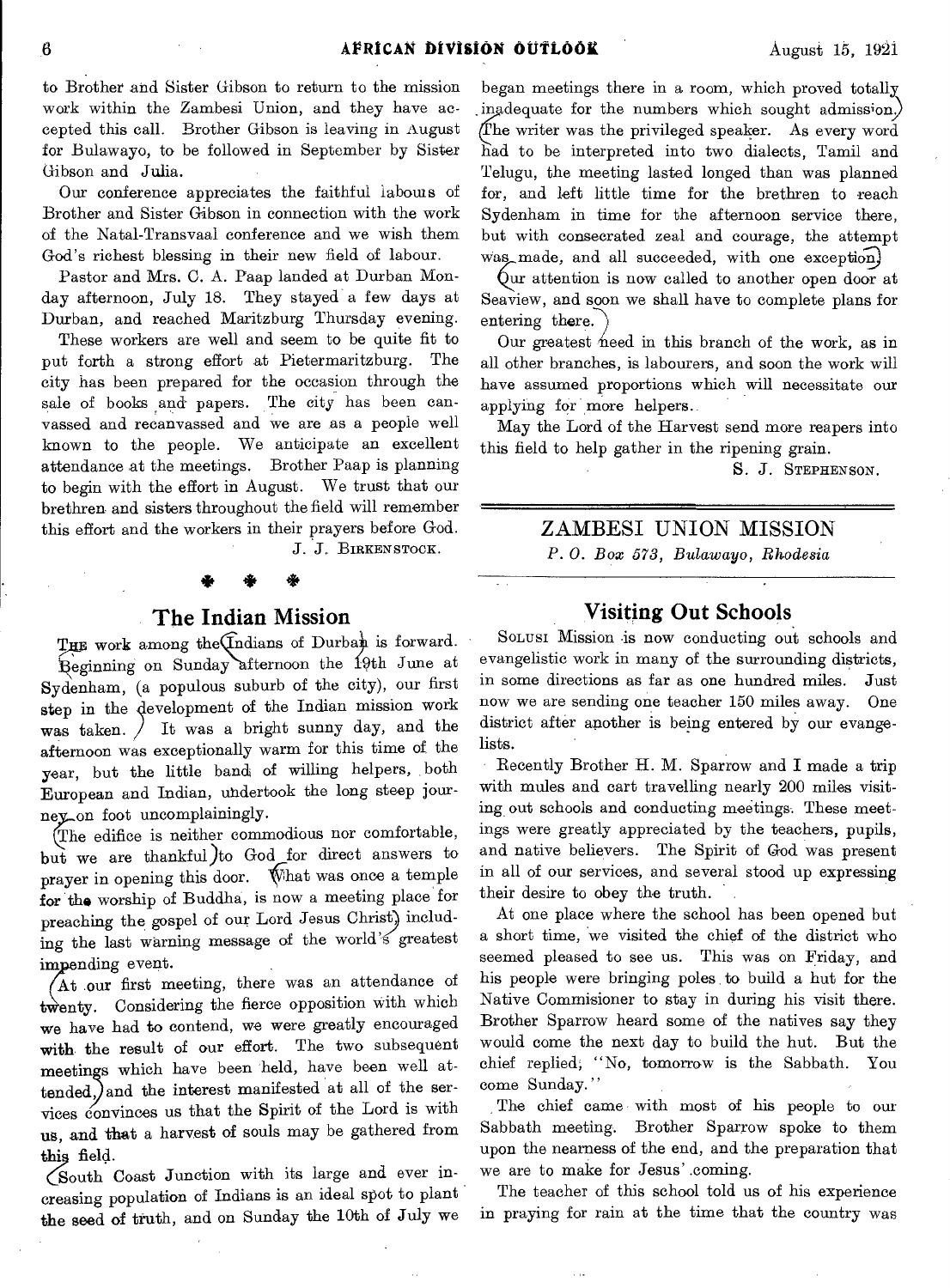suffering from drought. The people came to him and said, "We know that you have a great God. Why do you not pray to him to send us rain ?" So on Sabbath morning thirty-seven people met with the teacher and prayed for rain. At one o'clock of the same day they had a heavy rain, so that water was standing in many places. The wife of the chief returned and said, "This is truly wonderful. You have a great God."

We could not help but notice the cleanliness of the people, also the dwellings of those who have received the gospel, in comparison with others. We are all of good courage in our work here.

F. BURTON JEWELL.

#### SOUTHERN UNION MISSION

#### Through the Basutoland Field

A SHORT time ago in company with Pastor J. R. Campbell, superintendent of the Basutoland Mission, I took a trip through that field. We began at Bloemfontein, where Brother Campbell has erected a good brick church for the native believers, and held a number of 'meetings with a good attendance. This large location with about 20,000 inhabitants certainly needs the "everlasting gospel" light, for it seems to be a modern Sodom.

Leaving there we visited the little company at Bethulie, where Brother John Ross is located. After stopping at Aliwal North, where another meeting was held, we were taken by Brother J. M. Vorster to his farm. There he has been doing good missionary work, and a company has been gathered out and organised into a church. Here six meetings were held, and three adults baptised. Several others took their stand for the truth; one a young woman who is meeting severe opposition and persecution because of her loyalty to God.

Our next stop Was at the hospitable home of Brother and Sister G. W. S. Marais, near Amandel Siding, C. P. Thence we drove by hired cart through the Herschel district to Qibira and Musong. At each of these native centres we have organised churches, and they, as well as many from the outside, seemed interested and benefitted by the meetings held with them. At Musong a good school is taught by Kgeola Rampai in our own brick building. The place is situated in a small mountain valley and was reached by foot and horseback over mountain paths. Wherever we went, the believers did all in their power to make us comfortable and supply us food.

Passing through Bloemfontein again, we visited Emmanuel Mission in Basutoland. The director, Brother F. Macdonald, still has considerable dispensary work to do, while Brother A. P. Tarr has charge of the school. Recently fifteen were baptised at this station, and at the five meetings we held while there the attendance and interest was good.

After a short visit to Bethlehem, 0. F. S., I was obliged to pass by other parts of this field owing to pressure of duties elsewhere. This is not an easy mission field, but Pastor Campbell is carefully planning his work, and labouring hard to push it forward. The prospects seem bright for a steady growth, and more workers are urgently needed.

H. C. OLMSTEAD.

# Progress in Basutoland

SOON after Pastor Armitage moved to Basutoland, he conducted a short effort at Chief Wessel's place near Maseru, to establish him and his wife more firmly in the truth, and to work up an interest in the neighbourhood. Chief Wessels, who is Chief Ledingoana's father-in-law, had accepted the Sabbath through the efforts of his son-in-law and Brother Macdonald.

Through the labours of Brother Armitage and Brother Molokomme others of the family were brought into the truth. But before the chief was baptised, his attention was called to a stone in the wall beside the door of his house, which had been built in to ward off evil spirits and sickness; it was pointed out to him that should the stone remain in its place, he would be serving two masters, and that every person who passed through his door would see the evidence of his double service. He saw the force of the argument, after that he had been shown that the Bible forbids such things, and removed the stone.

Immediately after his baptism, as he stood upon the river bank, he made a strong plea to the people, and especially to his old mother, to accepf the truth. Although she has not publicly accepted the faith, she acknowledges the Sabbath by allowing no one to work in her gardens on the Sabbath day.

Chief Wessels was not ashamed of the stand he was taking in being baptised. He could not force the people to be present at the meetings which were held at his house, but he required all his people to be present at his baptism.

The chief is rejoicing in the message, and in a testimony he said, "How glad I am to know this wonderful truth, and how sad I am, that more do not know it."

His village is almost under the shadow of the Roman Catholic mission. Thousands of Basuto are turning to this religion through the influence of the paramount chief who is a Catholic. Just a short time ago a,